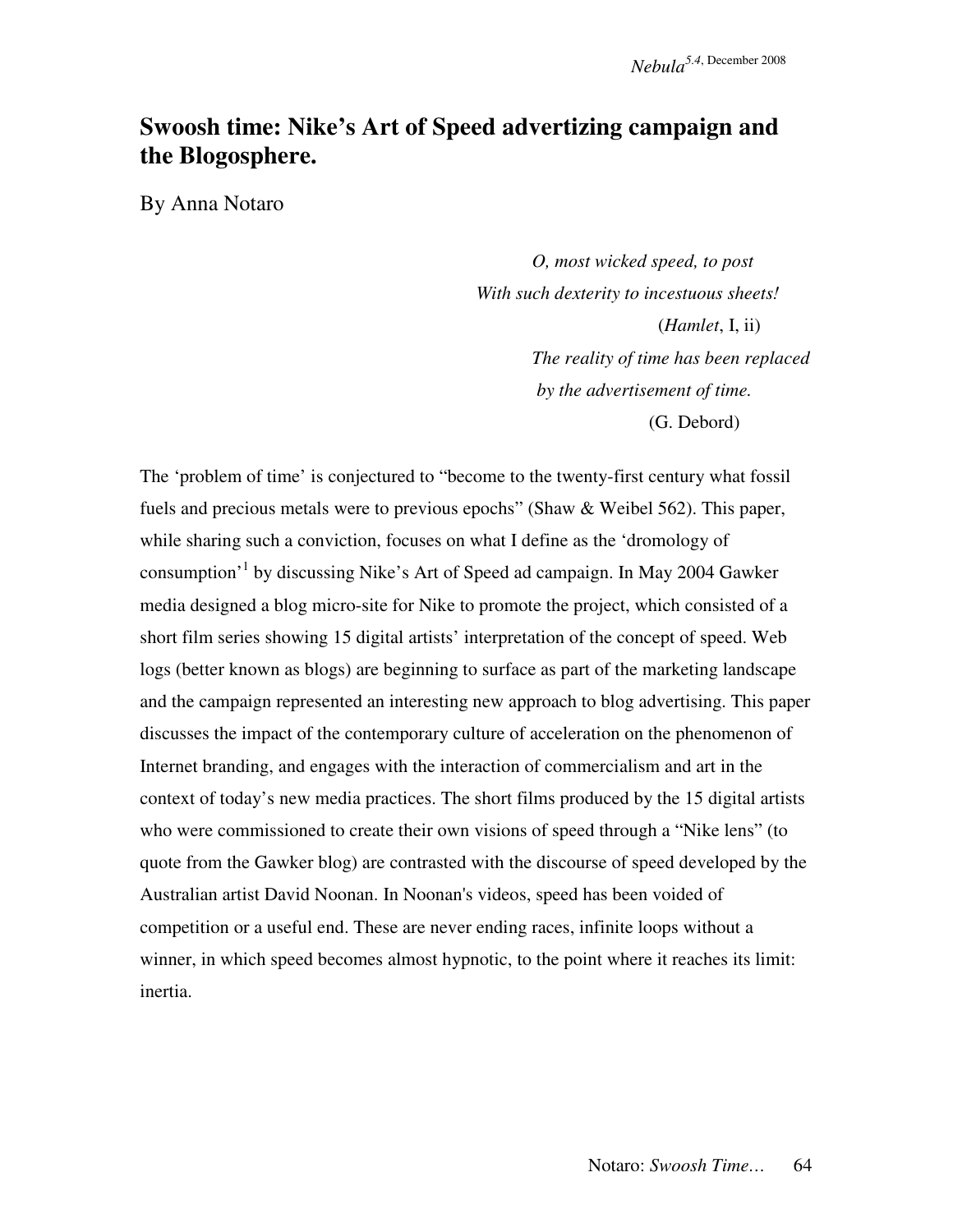#### **Swoosh Time**

Nike is most famous for 'The Swoosh,'  $2$  the term given to the symbol that appears on Nike products. The design of the swoosh logo was inspired by the wing of the Greek goddess Nike. An important aspect of identification is the name associated with the product: Nike is the personification of victory — a goddess that can run and fly at great speed —Nike's corporate identity revolves around the concepts of victory, success and speed. $3$  As if it were a living organism, Nike has appropriated the same conception of speed, making it part of its own genetic code, its own history or genealogy.<sup>4</sup> This is apparent if we consider the 'NikeGenealogy' web site ('Nike' in red in the original. The two words are fused to stress their symbolic connection).<sup>5</sup>

Before entering the site we are invited to turn off any pop up blocking software, in order "to enjoy the fastest possible experience". Once inside, we are presented with "The History of Speed" — *á la* Nike, of course — and with the following short text in a rapid sequence:

Speed is our Obsession

These are the Stories that make us who we are

This is our family history

This is our GenealogyofSpeed (words fused in the original)

This text is soon followed by the image of a rather atypical genealogical tree made up of Nike's shoes, from Geoff Hollister's Steeplechase shoe of 1972 to the 'Zoom Monsterfly' shoe of 2004 (the web site, produced in the run up to the 2004 Olympic Games, has not been updated since). Admittedly, Nike has always been clever in its advertising campaigns at blending themes of personal empowerment and transcendence with media irreverence.<sup>6</sup> The Genealogy of Speed is only one of several web sites produced by the company in the attempt to use the Internet for brand communication or 'brand imprinting', i.e. implanting in the consumer's memory a brand 'node' that links a variety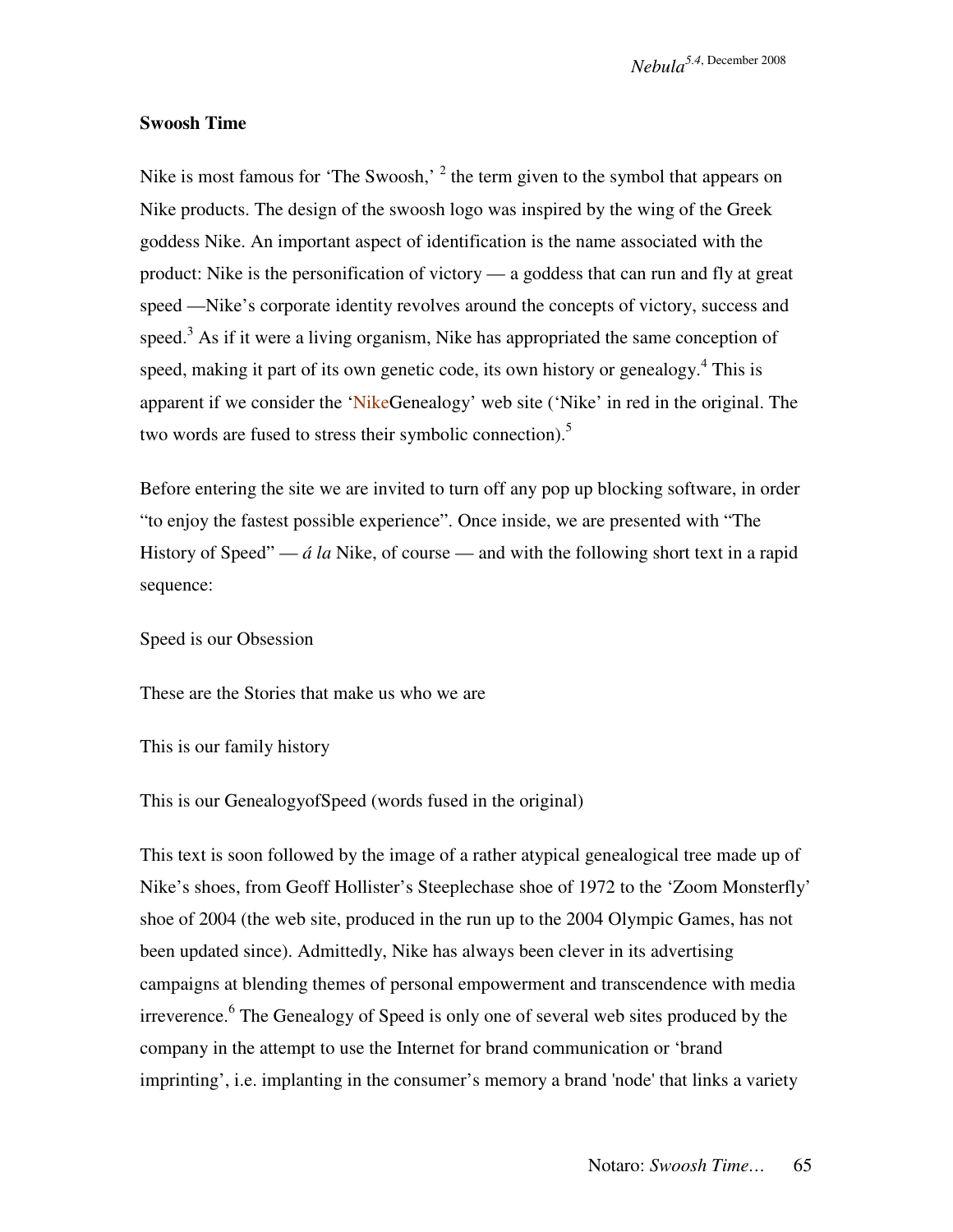of associations - brand name, brand characteristics, advertisements about the brand etc. In this case, the sort of associations the site is meant to foster are: the global corporation Nike has 'human' characteristics, making it similar to any other living being, Speed is in its DNA (in an interesting amalgam of genetic terminology and software language code, the script 'loading Genome' flashes in front of our eyes before the image of the genealogical tree appears). In addition, Nike is just like one big family (designers' names often appear next to the shoes they produced) and workers and customers are its members.

In the end, Nike has not only commodified sport, as it is often claimed, but has also branded a crucial temporal dimension of contemporary society: Speed. Time has become 'Swoosh Time'.<sup>7</sup> Significantly, one could argue that Nike's marketing strategies, as exemplified in The Genealogy of Speed web site and the Art of Speed campaign discussed below, epitomize what I call a 'dromology of consumption', i.e. the bringing together of the logic of speed that is the foundation of technological society (Virilio 1997, 22-34) with global capitalism and cultural commodification.  $8$  For the time being it suffices to say that although Nike often presents itself as a 'family' business of sorts, this image clashes with the reality of its status as a "transcendent super-brand". As Naomi Klein argues in *No Logo*, many companies in the mid-nineties took branding "to the next level: no longer simply branding their own products, but the outside culture as well" (28). For companies such as Nike, Klein claims, "branding was about thirstily soaking up cultural ideas and iconography that their brands could reflect by projecting these ideas and images back on the culture as 'extensions' of their brands, Culture …would add value to their brands" (29).<sup>9</sup> Jeremy Rifkin, author of *The Age of Access* (2000), describes a similar process. In his book, as well as in several interviews, Rifkin has made the controversial claim that the days of the property-based capitalist economy are numbered. He notes that companies such as Nike own little more than a concept, a lifestyle; hence in the future we will be purchasing experiences rather than things, so much so that this form of exchange will seep into every area of our lives. In other words, "We are commodified. We're moving from commodifying goods and services to commodifying culture". (in Borger 2000). Nike CEO, Phil Knight, seems to endorse Rifkin's views when he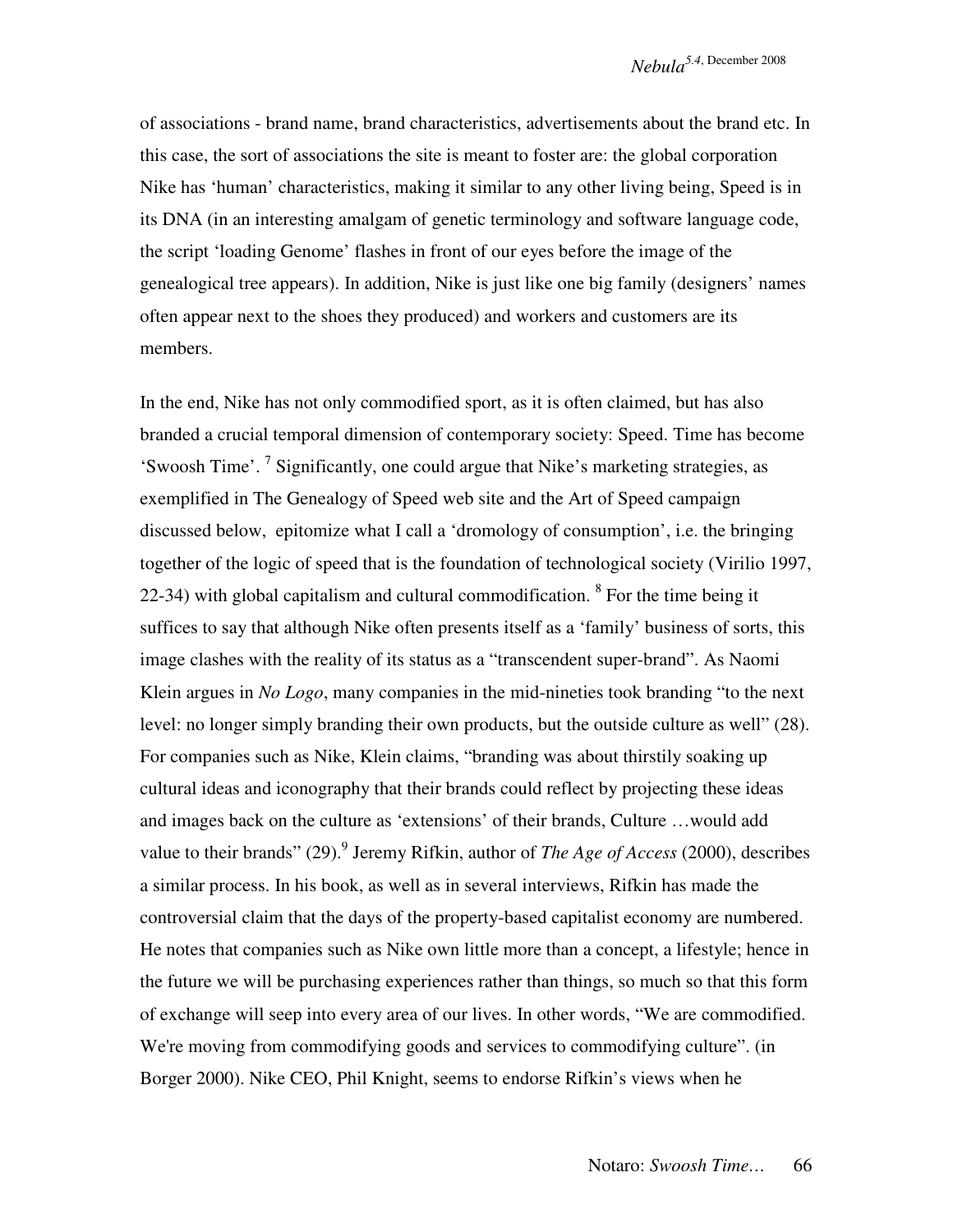acknowledges that rather than manufacturing shoes or clothes "The most important thing we do is market the product" (Knight & Willigan 92).

According to Rifkin, in the  $21<sup>st</sup>$  century time itself will be similarly commodified, together with all our "experiences, and even fantasies".<sup>10</sup> Interestingly, for the purpose of this paper, Rifkin goes on to argue in the above quoted interview that: "The big struggle is going to be between culture and commerce in the 21st century". For Naomi Klein such a struggle began in the mid-nineties with the appearance of the transcendent super-brand, "as more and more companies seek to be the one overarching brand under which we consume [and] make art" (130). The next section will show how the new digital technologies have the potential to take this threat to the next level.

### **Making Art in a Hyper-commercial Age**

Undoubtedly, the relationship between culture and commerce was contested in nature well before the  $21<sup>st</sup>$  century began. The role of art in the context of the emerging practices of advertising was discussed in the following terms in 1924 by the architectural critic Sir Lawrence Weaver:

It is quite commonly felt … that it is rather an oddity, even a disrespectable oddity, that the artist should give of his best to commerce. But I am persuaded that there is no greater hope for the correction of some evil aspects of the industrial revolution than *the whole-hearted devotion of art to the service alike of manufacture and salesmanship; and this in the interest both of artist and business man*…. The *Times* has said that *advertisement has been elevated to something approaching the dignity of a fine art.* I look to the time when the arts of display will have achieved a more positive character. They will not approach; they will have arrived…Nothing will stimulate them more than the employment in the exhibitions, and in all forms of publicity of the future, of the finest minds and hands that the artists of the world can bring to the task. So best can everyone, manufacturer, merchant, publicity expert, and the great public itself, prove that *the artist is not the servant of the few or the creator of the single precious thing, but the alchemist who brings at least seemliness and at best distinction to commerce*, and touches to persuasive beauty the thousand things of the common life. *(emphasis mine*)<sup>11</sup>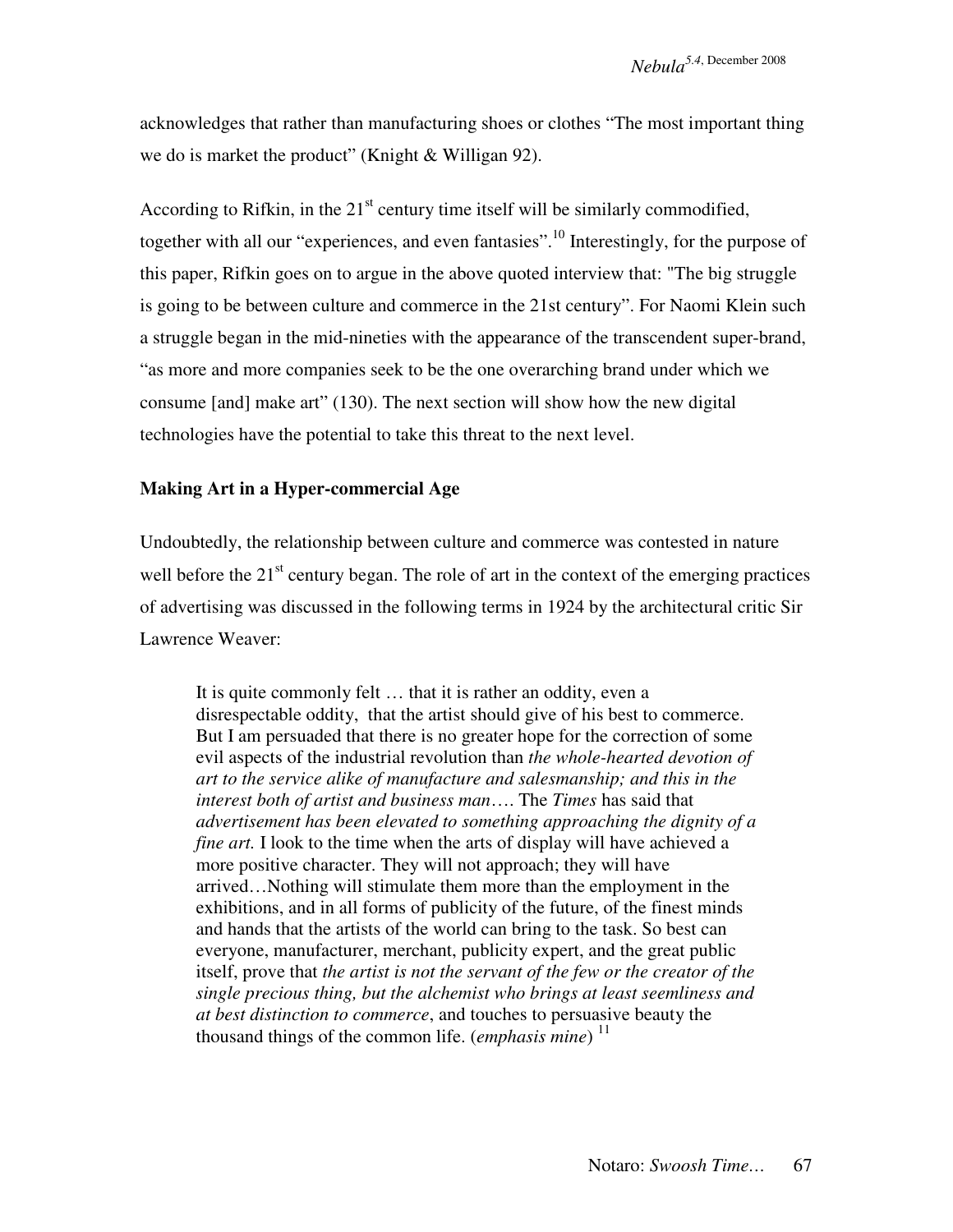This is not the place to trace the history of the permeable border between artistic and commercial practices  $\frac{12}{1}$ , however it is significant that after many years the sort of Cartesian split Weaver describes between fine and commercial arts is not yet resolved, notwithstanding the fact that contemporary digital technologies often make such a distinction harder to draw. Here is what the critic David Thompson has to say in 2004:

…fine art is faced with a very real problem presented by a rapidly evolving technological world, which means, in effect, a rapidly changing commercial world. What actually distinguishes "fine" art from the advertising techniques that it parodies and appropriates? As a result of this uncomfortable proximity, the modern art establishment seems gripped by the institutional equivalent of existential angst. As the tools of artistic endeavor converge with everyday commercial paraphernalia, most obviously in the realms of digital imagery, video and installation, a whiff of paranoia is becoming difficult to ignore. The proximity of "high" and "low" culture, in methodology and consumption, has apparently driven many artists to make great efforts to ensure no one confuses their work with mere commercial pleasure...The aversion to being associated with the commercial world, except as an ironic commentary, could be viewed as a kind of "credibility anxiety", a fear among many artists that, should their work be stripped of its artistic context, very little would remain. **<sup>13</sup>**

Artists have used computers to make art since such machines have been around and it is interesting that one of the sites that functions as an archive for some of their productions uses the category 'fine arts' in conjunction with the word computer  $14$ . The Internet in particular has proven to be an exciting tool for artists, filmmakers, graphic designers etc., promoting collective forms of authorship  $15$  and interactive engagement with the public. Today, however, the question is whether the cyberspace imaginary will become a highly monitored and regionalized social space or whether the Internet will retain its radical potential for independent endeavors and ideological exchange. With these opposing scenarios in mind, the political implications of the Internet as a social network, and the role of media in general, present rich issues for creative and critical cultural production. Since the late 1990s, Weblogs, or 'blogs' in particular have been at the forefront of creative and critical cultural production. They are a site of online communication that has sprung up in the margins around several forms of mainstream public discourses and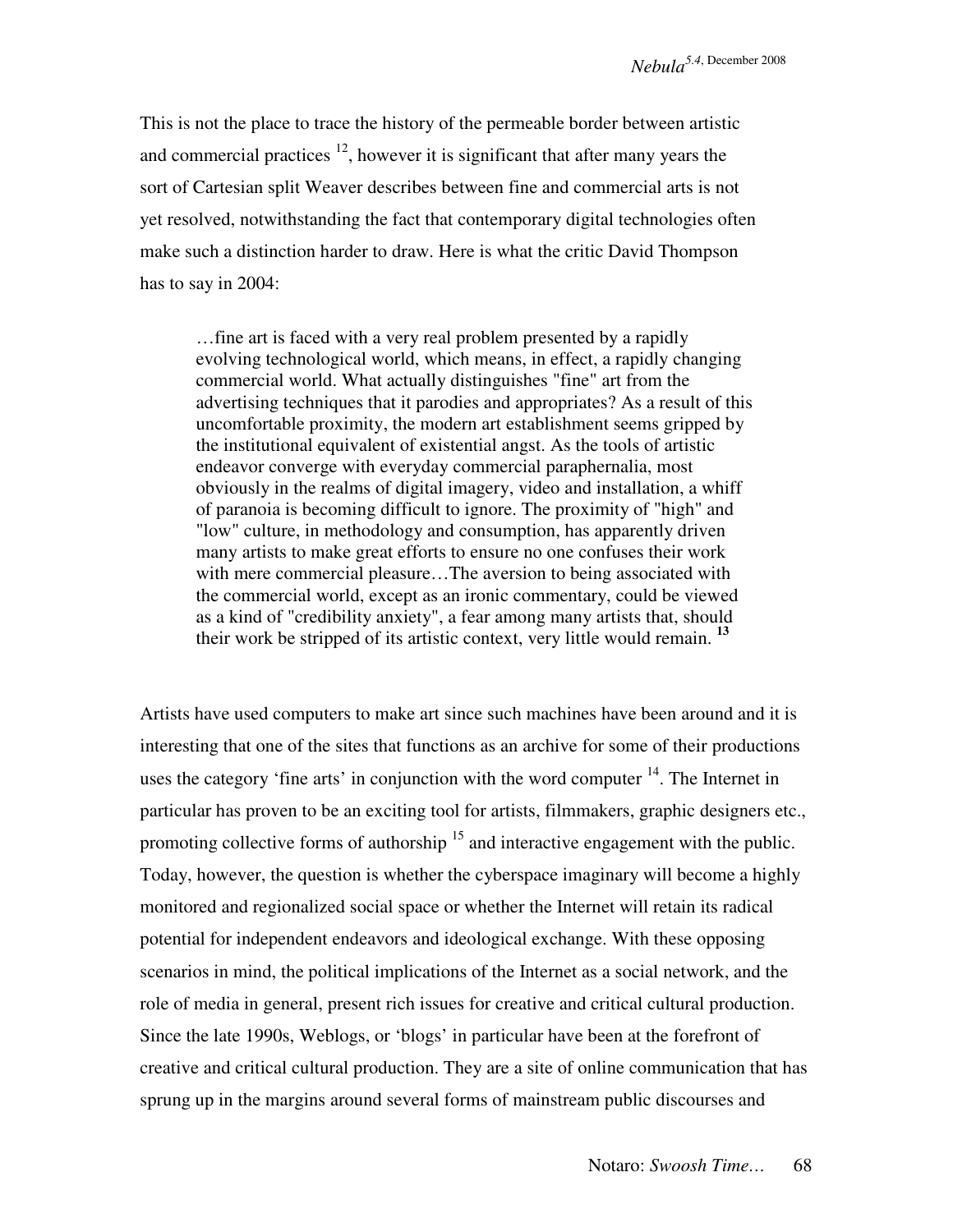professional communication practices. In this context, it is not surprising that, when Gawker Media designed the blog microsite for Nike to promote the company's Art of Speed project for a month between May-June 2004 —such ephemerality is particularly appropriate when promoting speed — the initiative caused quite a stir among media analysts and bloggers alike.<sup>16</sup>

Marketers have been quick to recognize the potential of the Web as a word-of-mouth enabler ('viral marketing' is the preferred term)  $^{17}$ , but their success in using it in this way has been mixed. In 2003 the corporation Dr Pepper/7Up attempted to recruit bloggers to launch its new product 'Raging Cow' but the attempt backfired. <sup>18</sup> The question of branding the so-called blogosphere — a term coined by William Quick (2001) to indicate the "intellectual cyberspace that bloggers occupy" — is a controversial one. According to one analyst, "The response to the Nike's sponsored blog has been extremely positive. As with anything on the Web, there are some purists who resist the notion of commercializing blogs — much the same way some people reacted to banner ads a few years ago — but it's steps like these that legitimize the medium and help ensure it's here to stay" (Park). It is also argued that "The fractious media environment and audiences growing resistance to marketing messaging are *forcing* marketers to look to any virgin territory they can in which to place their messages and catch our attention. What one appreciates about Nike's method is that they seek to be part of the flow experience rather than be an interruptive force" (Ibid. My emphasis). Most experts agree that "blogs are starting to find their way into the marketing landscape because everything that has the potential for being a public vehicle of communication can inevitably be part of that landscape" (Ibid). The fact is that blogs, in essence, are personal expressions that have nothing to do with commercial enterprises<sup>19</sup>, as a consequence:

To let companies co-opt that is to undermine the very power blogs have that are attracting marketers to them in the first place. Savvy marketers know this, so they start their own blogs, as is the case for Art of Speed on Gawker. But there is nothing very authentic (or special) about a marketer putting up a Web site in support of a product, which is essentially all this is (Ibid.).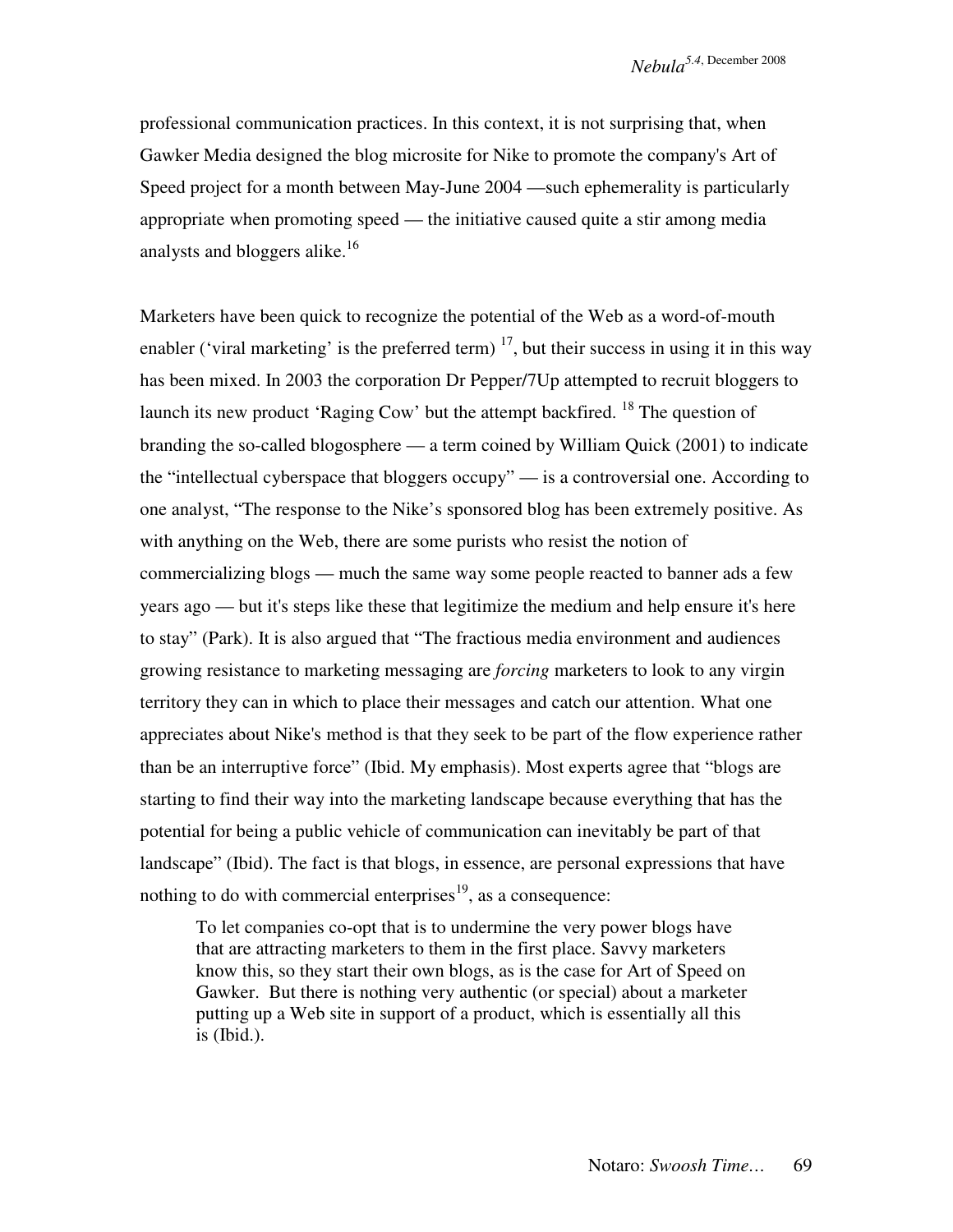For Nike, as well as for other big companies that have linked their brand names to 'arty' products on the web<sup>20</sup>, "the blog experiment is only a drop in a marketing ocean, a narrow-cast tactic being employed to engage a quality audience, not a certain quantity of audience" (Oser). In the end, the fact that Nike is not going to see a massive increase in revenue is not important. What matters is the fact that they are going to generate some "good feelings and low-level buzz" (Ives). The Art of Speed blog did exactly that, with its cool, speed related trivia and, above all, with the film series showing 15 digital artists' interpretation of the concept of speed. Although the blog had no direct advertising for Nike, it did have a banner ad linking to Nike's main web site (www.nike.com) and the swoosh symbol appeared prominently. The site was so 'cool' that, as one reads in the last posting, it was visited every day by "several hundreds of bored Adidas employees". The mix of young talent, digital film-making and blogging was irresistible even for the competition!



Gawker Media blog site for Nike (reproduced with permission)

Before being launched on the Gawker's blog, $^{21}$  the Art of Speed project first appeared on Nike's own web site, where we have a reiteration of some familiar themes already discussed with reference to the Genealogy of Speed site: the 'obsession' with speed, the image of the 'humanized' super-brand, which has come a long way from its legendary humble origins in a garage laboratory to the contemporary virtual Lab (the Nike main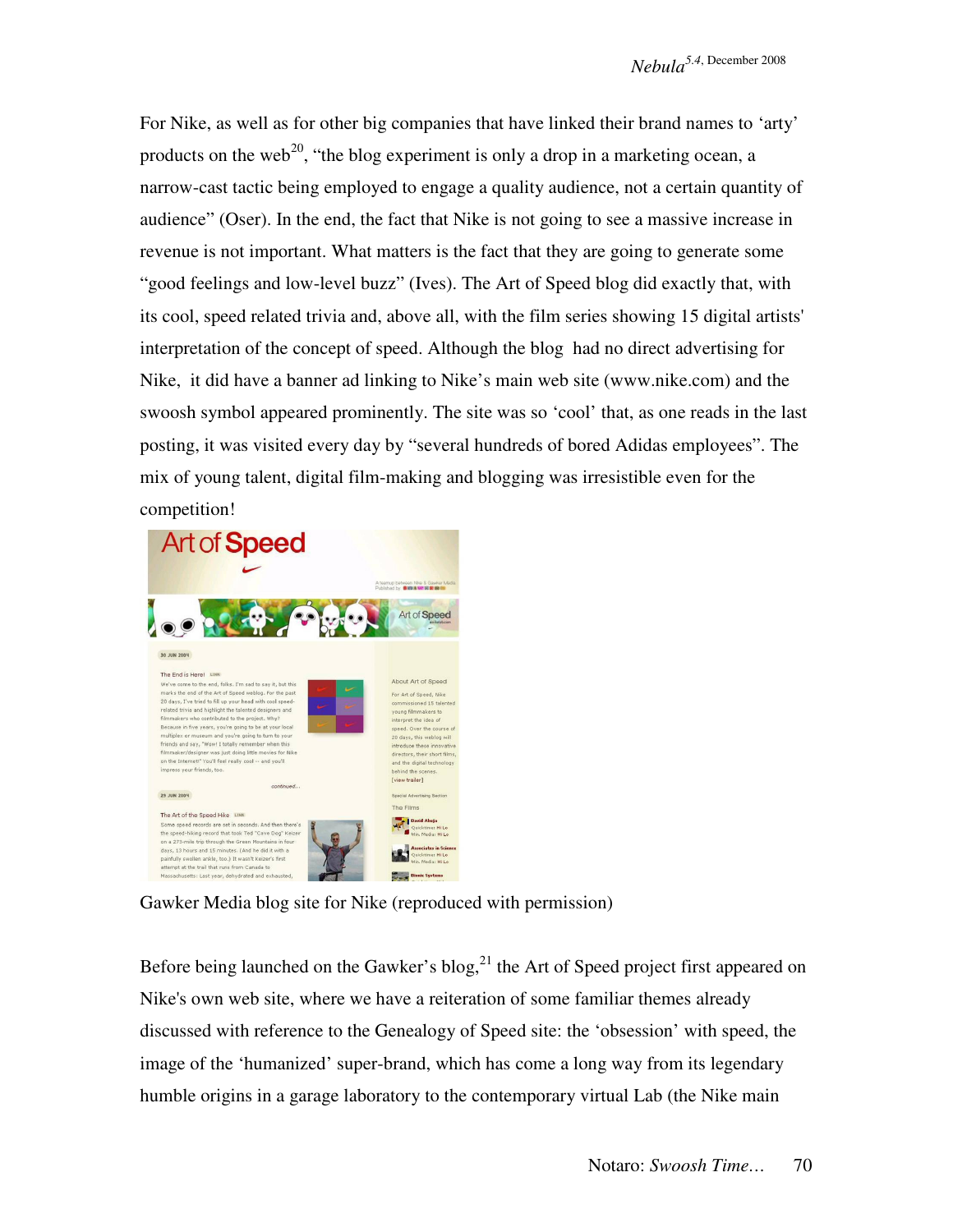web is also known as Nike lab, http://www.nike.com/nikelab/). Once again economics and culture are presented as intertwined. In the following brief statement regarding Nike's design philosophy — *The perpetual development of lighter, more flexible and resilient materials. The sculpting out of extraneous components. The shaving of hundreds of seconds. This is the Art of Speed. And it culminates in the Nike Mayfly (the featured product*) — we notice an increasing emphasis on "artsy" metaphors and terminology (i.e. the 'sculpting out'). This is a design philosophy which is uncannily akin to Michelangelo's philosophy of "sculpting out extraneous components" in order to liberate the ideal form hidden inside a piece of marble. In Nike's case the aim is "the shaving out of hundreds of seconds". Speed, it would seem, is the measure of all progress for Nike, the most dromocratic of brands. Speed has become art and, as often is the case with art, it also imitates nature. This is exactly what the Mayfly shoe, the featured product on the web site, does. Such a shoe, just like the insect from which its name is derived, is so light that has only an ephemeral existence, the time/space of a marathon (a classical reference which is well in keeping with Nike's sporting ethos).<sup>22</sup> As Celia Lury (1999) acutely points out, the durability of the product is independent of the durability of the brand. It is also worth noting that the featured product, the commodity itself, is *literally* an artistic creation: when we click on 'launch the exhibition', the Mayfly quickly appears out of the videos that make up the Art of Speed exhibition.<sup>23</sup>

 As for the 15 digital artists involved in the project, they are as diverse as their results suggest, combining multi-media backgrounds in filmmaking, graphic design and architecture, among other disciplines. Still, they have something in common with each other, and with Nike, of course: "A desire to innovate and a willingness to push – and even cross – the boundaries of their craft". I will omit here a discussion of the aesthetic merits of the 15 works presented. Overall, they are both an exploration and a celebration of what speed means to the human experience. Significantly, Nike having appropriated Speed and made it part of its DNA, human experience itself is (in)*corporated* into the 'transcendent super-brand' sphere of influence, in a new 'dromology of consumption'. The risk is that "we become collectively convinced not that corporations are hitching a ride on our cultural …activities, but that creativity…would be impossible without their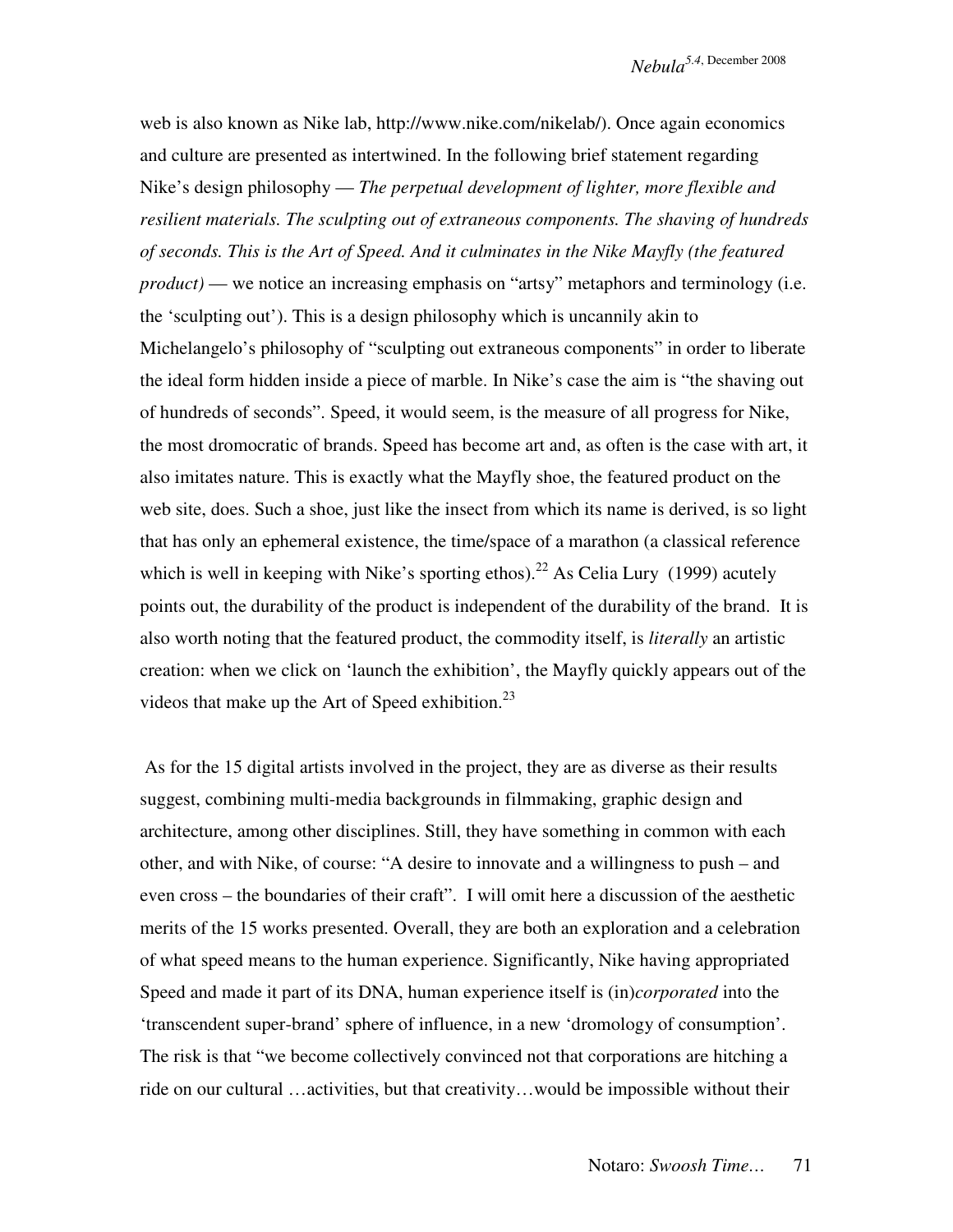generosity" (Klein, 35). Not surprisingly, the digital artists involved in the Art of Speed fall short of mentioning such preoccupations in the interviews released in connection with the launch of the project. One of such artists, Saiman Chow — co-author with Han Lee of 'Oggo', an eye-popping animation of adrenaline cells, named 'oggo', each outdoing each other in a race that shows how speed is ruthless and relentless — talks enthusiastically of his Nike commission experience. In his words, he was never told "you have to sell this!" Instead he was given a theme — in his case Speed and the related ones 'Rush and Repetition' and left alone to work on them freely. Nike was "super open" to his ideas and once he presented them with his project, they simply said, in pure Nike selfempowering style, "Great, do it!"  $^{24}$  Chow seems to walk on thin ice or, worse, to suffer from selective amnesia, when he seems to distance himself from commercial artists working in advertising — whose commission would state in clear terms "you have to sell this!" He 'forgets' that Nike is not sponsoring his creative efforts 'for the sake of it', but to sell shoes (admittedly, not in as massive quantities as other ad campaigns using different media aim at doing). 'Oggo' is a standout piece in the Art of Speed project. It presents an amazingly rich animation style, using a massive collection of images and illustrations that sew together a visual story comprised of iconic social, cultural and historical references. One cannot help wondering, though, whether the landscapes created — all comprised of shoes and shoe parts, some even featuring recognizable models like the 'Zoom Miler' shoe – would have been imagined any differently, were Nike not the sponsor. 25

But perhaps we are missing the point here. Maybe we should not be asking such questions and simply enjoy the visual feast of kinetic psychedelia that 'Oggo' presents. Or perhaps the exact opposite is true and questions still need to be asked because there might be lessons to be learned from the past. The debate about commercialism and the arts echoes the one about art and power that had art critics at loggerheads for years, blinding them, in some cases, to the aesthetic merits of artists such as the Italian Futurists (whose obsession for Speed is only matched by Nike). In other words, the (digital) avantgarde of today might be as subservient to the power of big corporations, as (some of ) those in the 1920s-1930s were to the power of the totalitarian state.<sup>26</sup> In a short piece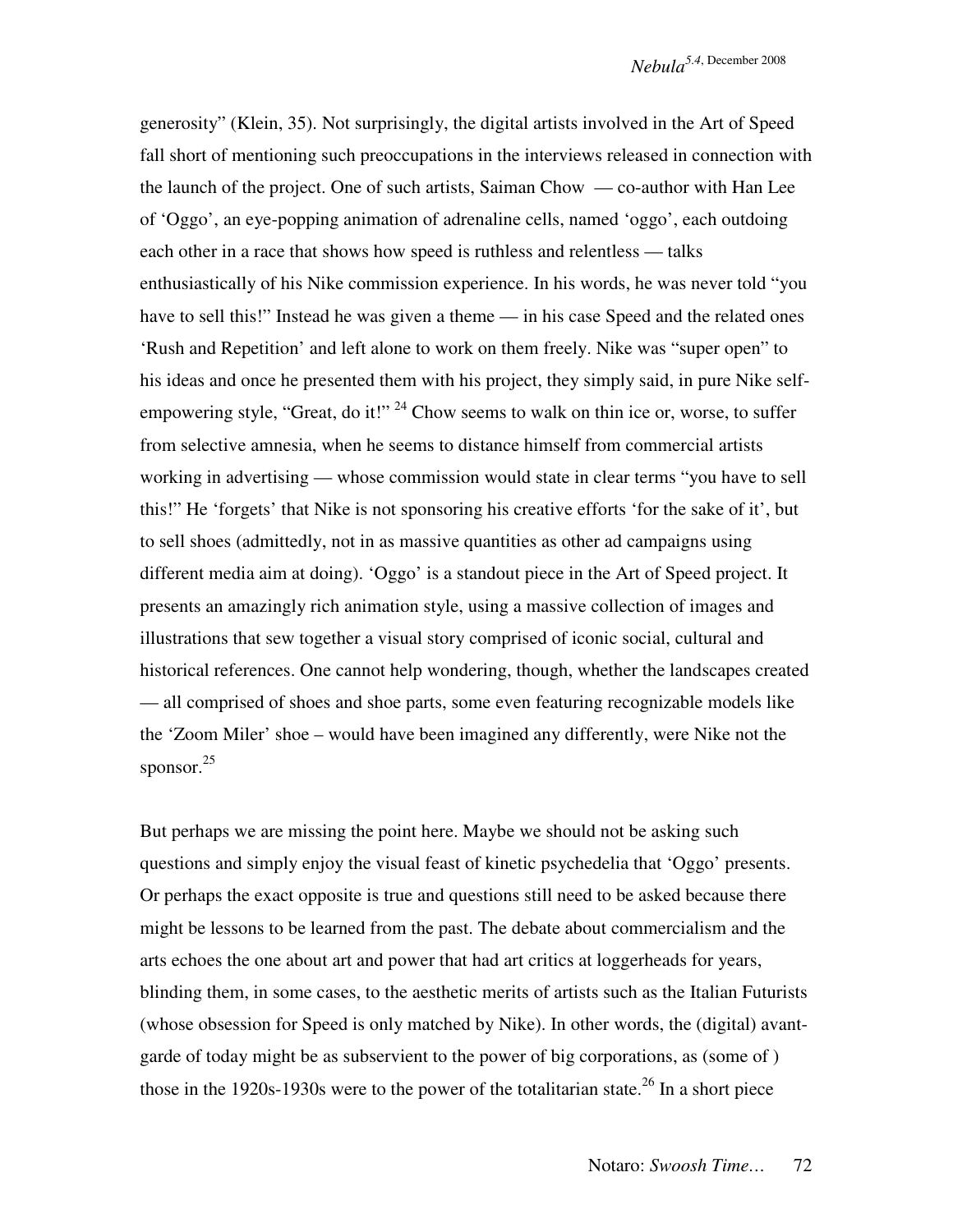included in the catalogue of the exhibition Art and Power (Howard Gallery, London October/January 1996) David Elliott elaborates on the age-old question of the autonomy of art:

Like all ideals, complete artistic autonomy is impossible, but it is a symbol which should be cherished. For a free society, art is both a reflection of its complexity and an intimation of its capacity for change. As a result, modern art –almost by definition – has an incompatible or critical relationship with the culture in which it is made. In a politics of totalitarianism…it is easy to overlook its value. But like a canary down a coalmine, its state…maybe an indicator of potential disaster. In the world of metaphor which art resolutely occupies, the health of the canary is of the greatest importance; the essence (and paradox) of the autonomy of modern art is that it should be valued not only for itself but also as a sign and guarantor of other freedoms – particularly when it turns to peck the hand that solicitously tries to feed it (35).

The short films that make up the Art of Speed project fall short of pecking the hand that feeds them. Even when they might appear to do so, as in 'The Shortest Race' by Jonathan Miliott and Cary Murnion, which flips the idea of an athletic event on its head with a 'race' of just one stride, precisely 39.9 inches, from start to finish, the films don't engage in the sort of subversion that would get Nike worried.<sup>27</sup>

This whole debate, which is only briefly sketched here, is all about lines that should not be crossed 'for art's sake' or for the sake of 'other freedoms' — to quote from Elliott's point above — and yet, as Peter Lunenfelds reminds us, that is exactly what artists do: *they cross lines*. His reasoning, tinged with personal frustration, is worth quoting at length:

I'm regularly misunderstood on this point. It's not that art and commerce are the same thing, just that all art exists in relation to the economic activity of its era. After Andy Warhol and Jeff Koons, it's impossible to speak of lines between art and commerce that 'shouldn't be crossed,' because, after all, that one of the things artists do -- cross lines. For thirty years or more, art historians and critics have been hashing this out, and it's pretty hard to ignore this fairly obvious point when you talk about the complex intertwining of art, design and commerce in the realm of the digital. (Christopher)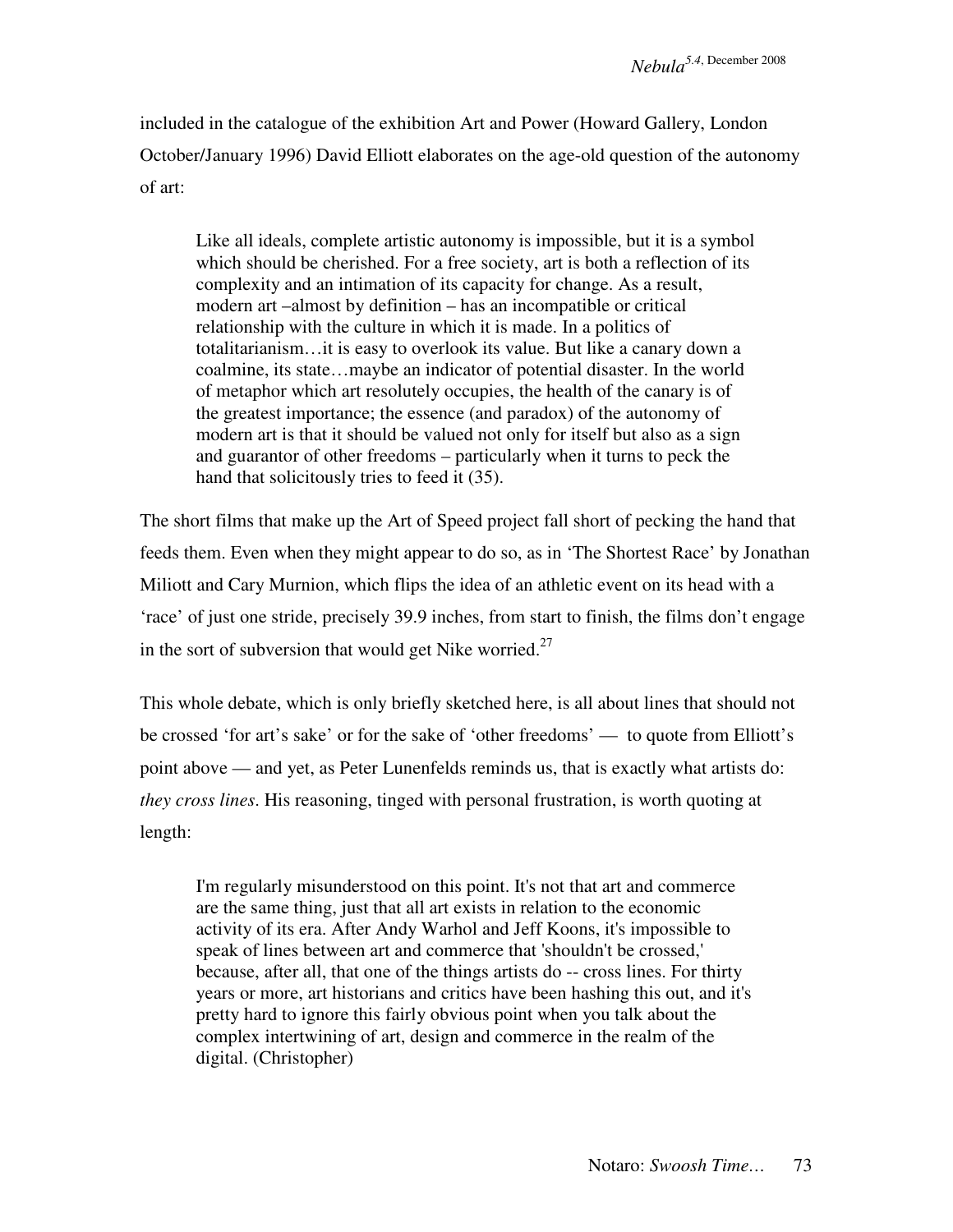As Laurent Jenny observed a generation ago, whenever new technological possibilities come into the hands of artists "there is a tendency for the various arts to blend into one another. This occurs not only stylistically and thematically but also technically. In other words, modernist inter-textuality explodes into a post-modernist inter-mediality". (Qt. in Wood) What is important to stress is that the 'blending' of the various arts, as envisaged by Jenny thirty years ago, finds a contemporary parallel in Lunenfeld's 'obvious point': i.e. the interweaving of "art, design and commerce in the realm of the digital". In this light, I think that Weaver's 1924 definition — quoted in the previous section — of the artist as "not the servant of the few or the creator of the single precious thing, but the alchemist who brings at least seemliness and at best distinction to commerce", might still be of some use today. The fifteen artists selected for Nike's Art of Speed ad campaign are the new 'alchemists' of the digital age. They faced a difficult challenge: how to become 'Imagineers', i.e. the producers of images for consumer culture, while salvaging art, creativity and freedom from the sameness of market commodification, thus avoiding, in Simmel's words, being "swallowed up in the social-technological mechanism" (Qt. in Mathews). Unfortunately they were not entirely successful, since they were ultimately swallowed up by the 'dromology of consumption' mechanism outlined above. Nike, the most dromocratic of brands, the corporation with Speed in its DNA, commissioned these fifteen young talents to celebrate its own branding identity. Digital art became complicit in 'selling' us consumption as the only way to live, and in viewing consumer identities as the only way to be. The next section will provide a rather different example of the artist as 'imagineer'.

Unique Forms of Continuity in Space (and Time) Culture is moving into what I call a visual velocity. Sometimes I wake up and I think to myself that it Looks like it's going to be a 60 mph day. (S. VanDerBreek)

While the fifteen artists of the 'Art of Speed' project framed their purpose within the easily recognizable armature of new media: interactivity, multimedia, and the inclusion of the sponsoring brand's products in their work, David Noonan is the kind of artist whose predilections are toward more singular metaphysical problems. His work is not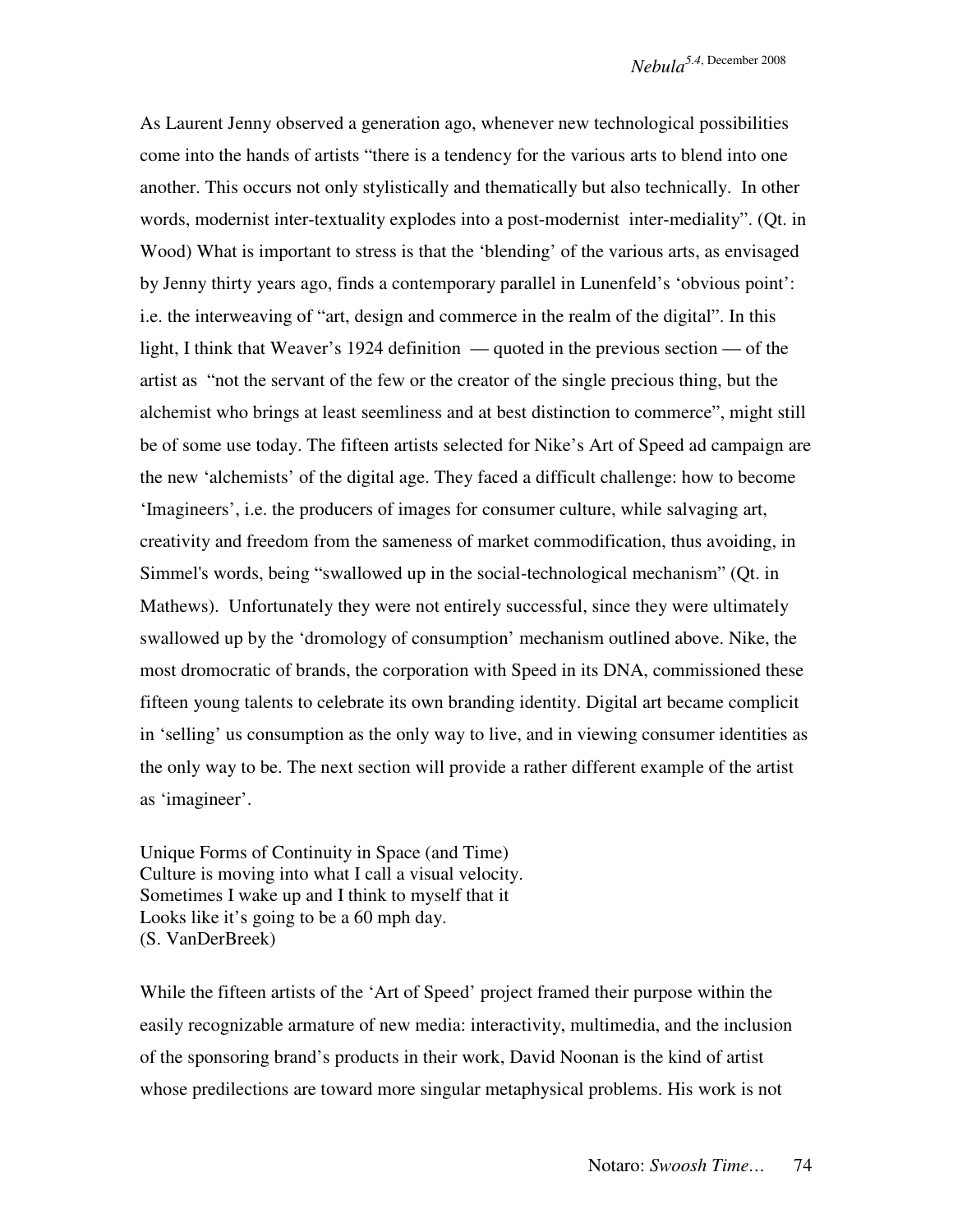focused on evoking the discourse of advertising or marketing. Noonan's career encompasses over fifteen years of experimentation, throughout which he has worked with a wide range of media and a variety of topics.<sup>28</sup> In 1994 with his video work 'Unique Forms of Continuity in Space', Noonan approached the subject of speed from a contemporary perspective, wherein the pace is set by the virtual world of digital reality. His obvious influence is Italian Futurism. However, as Huppatz argues, Noonan's work seems "to be more of a critique of contemporary values than an homage to the art they created. Using videos and stills from fast-paced contemporary sports, Noonan closes in on the contemporary discourse of speed" (Huppatz).

Noonan's 'Unique Forms of Continuity in Space' is named after Umberto Boccioni's famous sculpture, which was produced in 1913, the same year that he also produced the painting 'Dynamism of a Cyclist'. Boccioni's 'Unique Forms of Continuity in Space' is a three-dimensional sculpture depicting a barely discernable human figure in motion, in the process of becoming something else. The figure bears an underlying resemblance to a classical work over 2,000 years old, the 'Nike of Samothrace'.<sup>29</sup> There, however, speed is encoded in the flowing stone draperies that wash around, and in the wake of, the central figure of the work. In Boccioni's sculpture, the body itself is reshaped, as if the new conditions of modernity were producing a new man.

Noonan's four-minute video loop 'Unique Forms of Continuity in Space' reworks a typical Futurist theme — the human form depicted as an inextricable part of a machine dedicated to speed — by tracking a competition cyclist around a velodrome. As Huppatz puts it:

In Noonan's videos, speed has been negativised or neutralised of competition or useful end. These are infinite races, loops of infinity without a winner. The Futurist project was the first attempt to subordinate the energy and intensity of the machine age to the reasonable mind, to arrest speed in two or three dimensions. At the end of the 20th century, the limits of physicality have been reached, and are repeated in the negation of matter through speed. In Noonan's videos, speed is hypnotic to the point where the cyclist appears to be barely moving. He reaches the ultimate limit of speed – inertia (Huppatz 1997).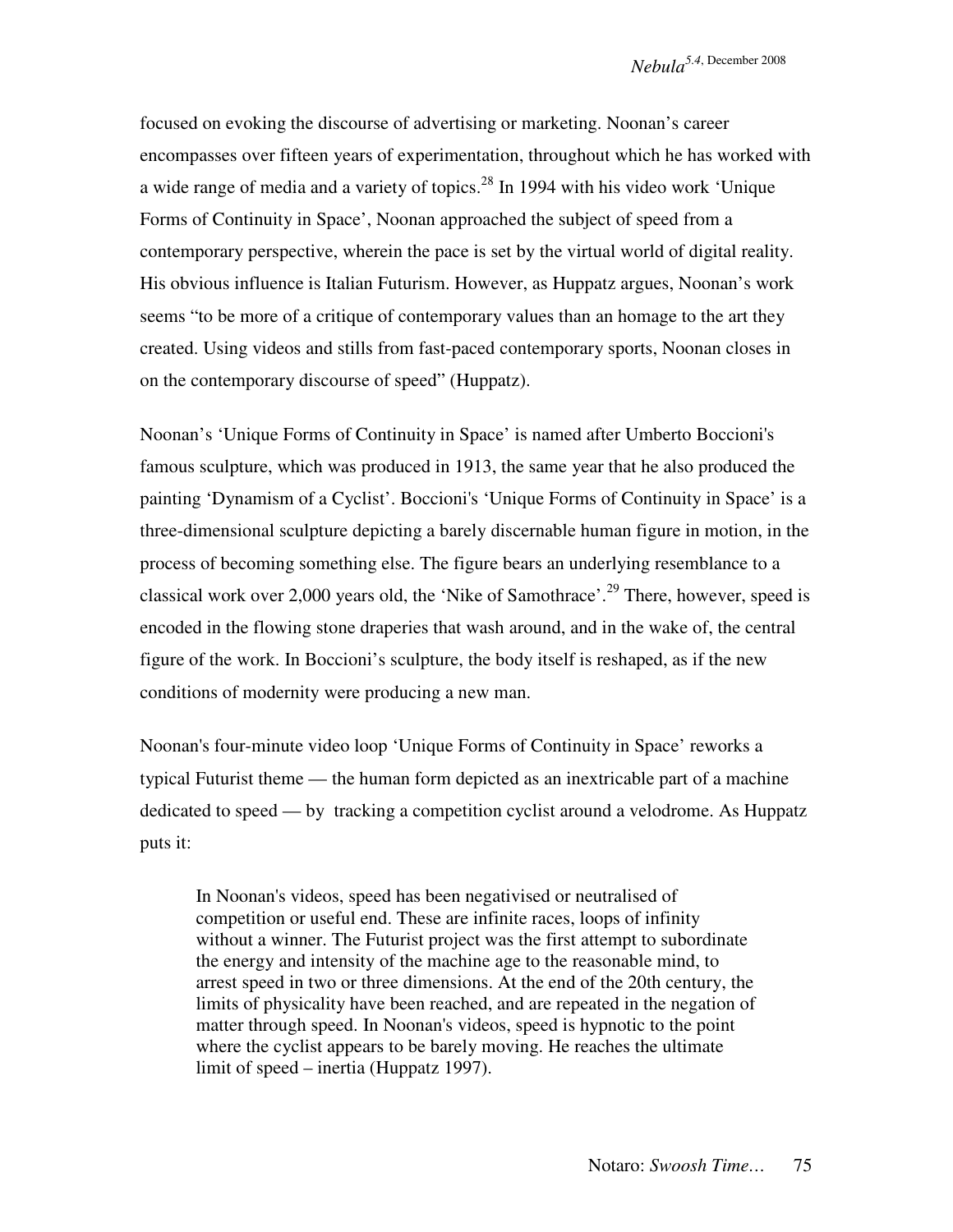Noonan's infinite race also focuses on the mechanistic movements of technological bodies in space.

The human body becomes part of a projectile, a machine of maximum efficiency and precision. Through training, discipline and control, the human body is 'improved'. With the streamlined continuity of body suits and helmets, human beings are not using machines as a tool but *becoming machines*. …The human body is merely a functional unit in a speed machine dedicated to the economy of time (Ibid. My emphasis).

This is the aesthetics of the cyborg, a figure first defined by Haraway as "a cybernetic mechanism, a hybrid of machine and organism, a creature of social reality as well as a creature of fiction" (149), which has become a familiar figure in many different incarnations in popular media.

The new economy of the late 20th century is also addressed in another of Noonan's cycling videos, 'Omega Time' in which "mechanical timekeeping devices, with their complex cogs and tiny screws, become worn; they 'lose time'. Digital time promises to overcome the potential inaccuracies of the physical world by inching closer to the infinite present. This virtual world of ones and zeros is the latest attempt to master the physical world through technology" (Huppatz).

### **Conclusions**

This paper has discussed what I have defined as the new 'dromology of consumption' in the context of Nike's Art of Speed ad campaign, launched in May 2004 by Gawker media via a specifically produced blog micro-site. The Art of Speed ad campaign was the culmination of Nike's long- standing efforts to 'in-corporate' the concept of speed within its own 'corporate image'. The short films produced by the fifteen digital artists involved in the ad campaign have been considered not for their aesthetic merits, but in the light of contemporary practices of Internet branding, practices that have revived the age old discussion about commercialism and the autonomy of art. The essay has finally contrasted the above-mentioned artists' vision of speed through a 'Nike lens' with the discourse of speed by the Australian-born artist David Noonan. His reference to the Futurists is an ironic reminder of the dangerous continuities between the rhetoric of the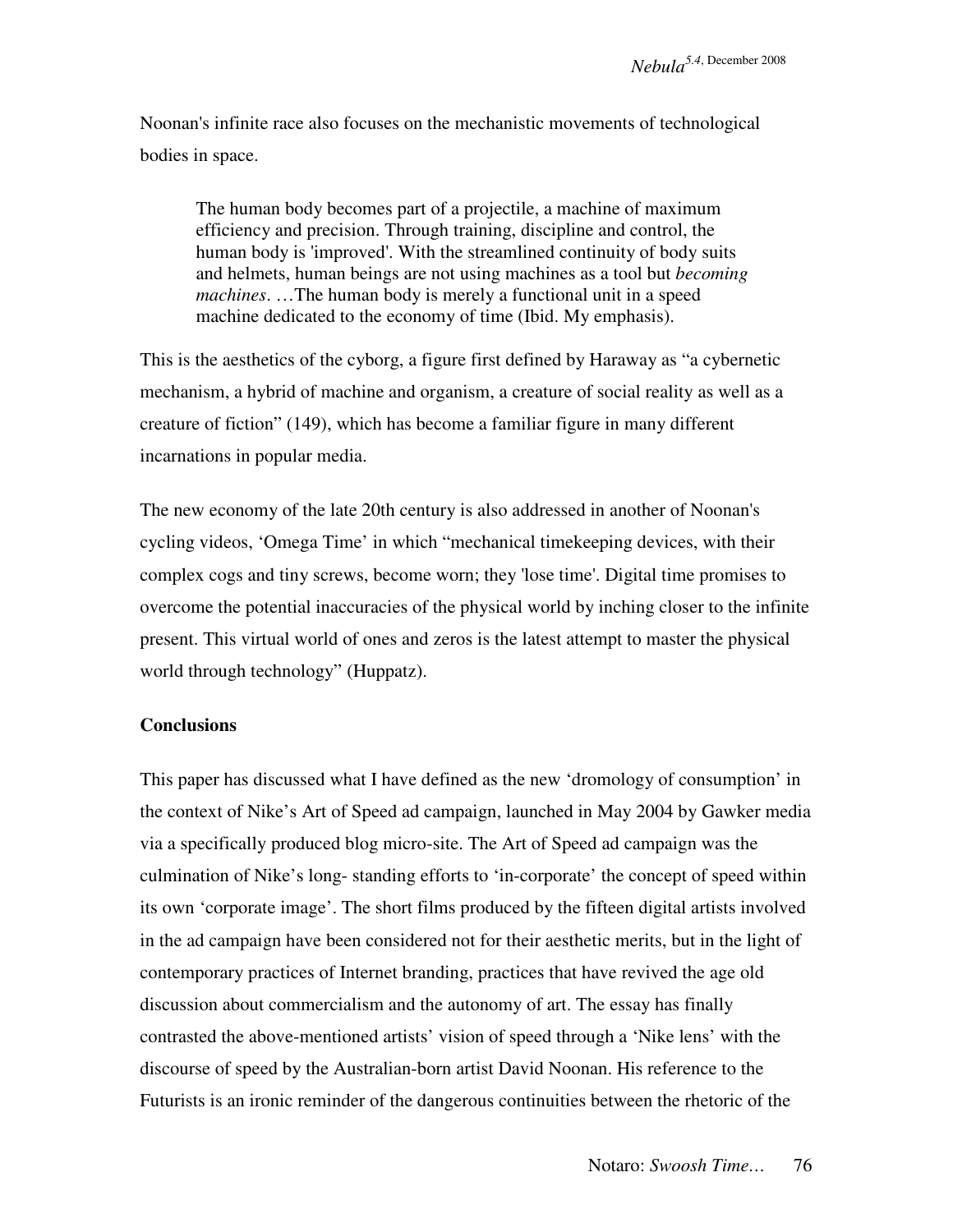earlier avant-garde and that of the new, digital artists. Such dangers arise when art and technology conjure up images of a digital utopia wherein "the holy pursuit of speed through technology has become a common sense, value-free model of thought" (Huppatz). Noonan's work, exempt from the pressurizing language of advertising, invites us to slow down, so that we can ask the most urgent questions about the politics of technology, the role of new, inter-mediated artistic practices and finally the future of our increasingly mechanized bodies. What we need is a 'go slow' ad campaign; too bad Nike has run one already.<sup>30</sup>

## **Bibliography**

Armitage, John and Phil, Graham, "Dromoeconomics: Towards a political economy of Speed" http://www.philgraham.net/Dromo.pdf

Bauman, Zygmunt. *Liquid Life*. Cambridge: Polity, 2005.

BBC "Back to the Future interview series" January  $1<sup>st</sup> 2000$ . http://news.bbc.co.uk/hi/english/static/special\_report/1999/12/99/back\_to\_the\_future/jere my\_rifkin.stm

Bogart, Michelle H. *Artists, Advertising, and the Borders of Art*. Chicago: University of Chicago Press, 1997.

Borger, Julian. "Julian Borger on Jeremy Rifkin, Jeremiah of the global economy" *The Guardian* 29 September 2000 http://www.mindfully.org/Reform/Jeremy-Rifkin-Global-Economy.htm

Christopher, Roy "Critic as Curator: Peter Lunenfeld", *Frontwheeldrive*, 5/10/2002 http://frontwheeldrive.com/peter\_lunenfeld.html

De Bens, Els (ed.), *Media Between Culture and Commerce*. Bristol: Intellect Books, 2007.

Elliott, David "The Battle for Art", *Art and Power* exhibition catalogue, David Britt (ed.). Manchester: Corner House Publications, 1995. 246-249.

Goldmann, Robert and Stephen Papson. *Nike Culture*. London: Sage, 1998.

Haraway, Donna, *Simians, Cyborgs, and Women: The Reinvention of Nature*. London: Routledge, 1991.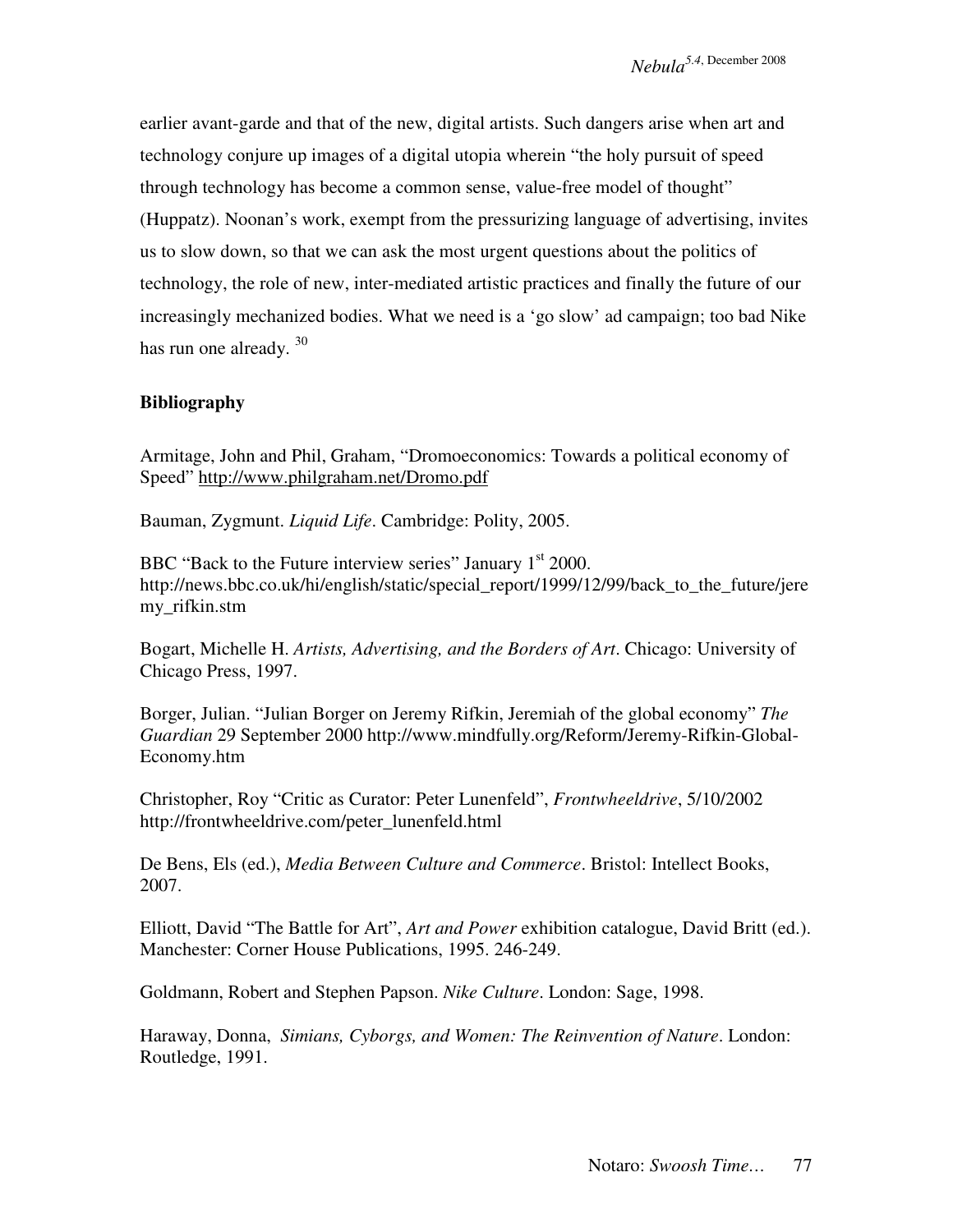Huppatz, Danny. "The Art of Speed", *Mesh altered states, The Journal of Experimenta Media Arts*, issue #11, 1997, http://www.experimenta.org/mesh/mesh11/11hup.html

Ives, Nat *"*Nike Tries a New Medium for Advertising: The Blog", *New York Times 7/6/04*  http://www.nytimes.com/2004/06/07/business/media/07gawk.html?ex=1402027200&en= c11f337e8aa8cd5a&ei=5007&partner=USERLAND

Klein, Naomi. *No Logo*, New York: Picador, 2000.

Knight Phil , Geraldine E. Willigan "High-Performance Marketing: An Interview with Nike's Phil Knight" *Harvard Business Review* July-August 1992, 91-101.

Lury, Celia. "Marking time with Nike: the illusion of the durable" *Public Culture,* Vol. 11, no. 3, Fall 1999, 499-526.

Mathews, Stanley. "Architecture in the Age of Hyperreality", *Architronic,* 1993, archived at

http://web.archive.org/web/20060521211956/http://architronic.saed.kent.edu/v2n1/v2n1. 06.html

Notaro, Anna. "Technology in search of an artist: questions of auteur/authorship in contemporary cinema" *The Velvet Light Trap*, *Journal of Film and Television Studies*, issue, 57, 2006, 86-97.

Oser, Kris "Nike-Gawker Deal Tests 'Art of Speed' Online Feature. A Blog That May Not Be a Blog", http://www.flytip.com/blogs/advertising/archives/2004/06/index.shtml

Park, Eunice 'A New Brand of Blog' 14/6/04 http://web.archive.org/web/20071224101111/http://www.imediaconnection.com/content/ 3634.asp

"The Persuaders", interview with Marc Crispin Miller, *Frontline*, 9/11/04 http://www.pbs.org/wgbh/pages/frontline/shows/persuaders/interviews/miller.html

Quick, William. *Daily Pundit*. 30<sup>th</sup> December 2001. http://www.iw3p.com/DailyPundit/2001\_12\_30\_dailypundit\_archive.php#8315120

Rifkin, Jeremy. *The Age of Access*. London: Penguin, 2000.

Shaw, Jeffrey and Peter Weibel (eds.) *Future Cinema*. Cambridge: The MIT Press, 2003.

Tomlison, John. *The Culture of Speed*. London: Sage, 2007.

Thompson, David "Death of the Gallery", *The Guardian,* 15 April 2004 http://www.guardian.co.uk/arts/features/story/0,11710,1192250,00.html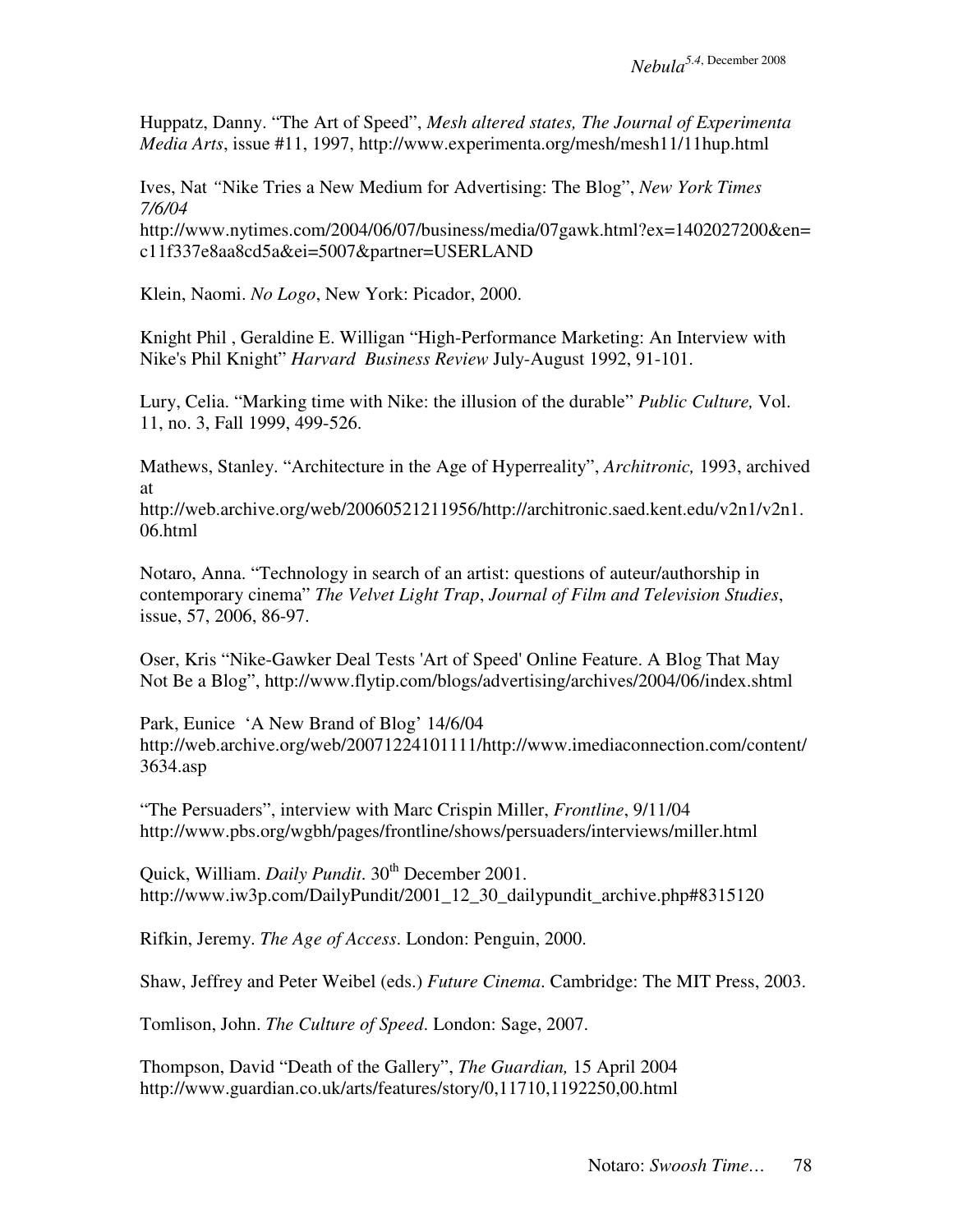Virilio, Paul. *Speed & Politics: An Essay on Dromology.* New York: Semiotext(e), [1977] 1986,

Virilio, Paul. *Open Sky*. London: Verso, 1997.

Weaver, Lawrence Sir. "Art in Advertising" *The Advertising Yearbook for 1924*, John Clyde Oswald ed., Doubleday, Page and Company for The Associated Advertising Clubs of the World, 1925, 428-429.

http://xroads.virginia.edu/~UG00/3on1/tobaccoads/adver.htm

Wood, Brent. "Bring the Noise! William S. Burroughs and Music in the Expanded Field", *Postmodern Culture* v.5 n.2, January, 1995, 2. http://www.iath.virginia.edu/pmc/text-only/issue.195/review-1.195.

**Notes** 

 $2^2$  The Swoosh trademark was created in 1971, for a fee of USD 35, by Carolyn Davidson, a graphic design student. The evolution of Nike's logo is emblematic of the logic of the sign economy. It "began as an arbitrary drawing which possessed no intrinsic meaning whatsoever, has grown to the point that it now expresses a philosophy, and is viewed as projecting a multidimensional personality". (Goldmann & Papson 1998, 79).

 $3$  It is worth noting that before it meant velocity the Old English 'spede' or 'sped' meant something more like success and prosperity.

<sup>4</sup> Nike's Genealogy reflects the construction of a linear historical development and it is obviously diametrically opposed to Foucault's subtle deconstruction of this concept as discussed in his "Nietzsche, Genealogy, History" (1977). The article is available online at http://www.thefoucauldian.co.uk/ngh.pdf. Thanks to the anonymous reviewer of this paper for drawing my attention to this point.

 $5$  View at http://www.nike.com/speed/genealogy/detect.html

6 On this point see Goldmann & Papson's *Nike's Culture* (1998) for a clever deconstructive analysis of the themes and structures of Nike's advertising that outlines the contradictions between image and practice, and explores the logic of the sign economy.

http://www.swatch.ch/fs\_index.php?haupt=collections&unter=beat and Klein's brief discussion of it in *No Logo,* 29.

<sup>&</sup>lt;sup>1</sup> Paul Virilio is the inventor of the term 'dromology' — from 'Dromos' the Greek word to race, meaning: the science (or logic) of speed. For Virilio the logic of speed is the foundation of technological society and is important when considering the structuring of society in relation to warfare and modern media. He notes that the speed at which something happens may change its essential nature. See his *Speed & Politics: An Essay on Dromology* New York: Semiotext(e), 1977 [1986],

 $<sup>7</sup>$  A parallel could be drawn between the branding of time by the Swiss watch company</sup> Swatch, see their 'Swatch beat' web site at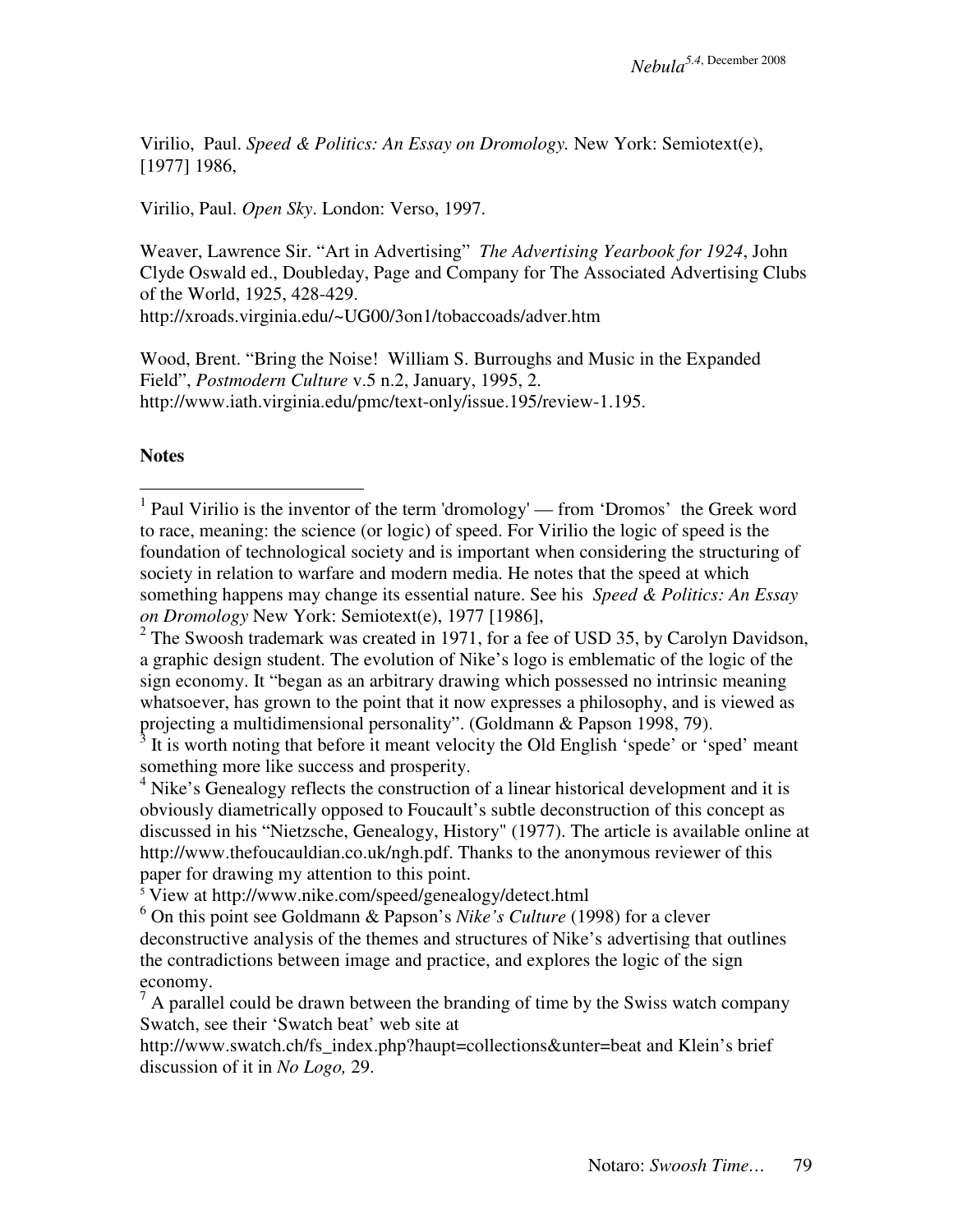<sup>8</sup> For an interesting discussion of the neglected dimension of the political economy of speed (dromoeconomics) which recognizes the centrality of speed in contemporary societies in conjunction with "relationships of power, of exploitation … and the accelerating characteristics of the work and market places in global capitalism", see Armitage and Graham, "Dromoeconomics: Towards a political economy of Speed" http://www.philgraham.net/Dromo.pdf p. 23 and John Tomlinson's discussion of 'Fast Capitalism' in his *The Culture of Speed*. London: Sage 2007, pp.80-93. Also, consider the concept of 'Critical dromology' as defined by the performance artist and activist Ricardo Dominguez at the recent symposium 'Trajectories of the Catastrophic' dedicated to exploring the work of Paul Virilio (October 24-25 2008, San Francisco Art Institute). According to Dominguez, "By extracting the core ideas from the canon of Virilian thought and mixing them with new modalities in art and performance, a new paradigm emerges- a radical dromology for our time". http://va-grad.ucsd.edu/~drupal/node/642. <sup>9</sup> Addressing the vast debate about consumer culture is beyond the scope of this essay. Still, it is worth mentioning that Zygmunt Bauman, in associating consumption with speed, also considers consumerism as extending beyond the mere act of consumption. Bauman identifies a 'consumerist syndrome': "a batch of variegated yet closely interconnected attitudes and strategies, cognitive dispositions, value judgments and …explicit and tacit assumptions about the ways of the world and the ways of treading it". (Bauman 2005, 83. Quoted in Tomlinson 2007, 126)

 $10^{\circ}$  See the BBC "Back to the Future interview series" January  $1<sup>st</sup>$  2000 at http://news.bbc.co.uk/hi/english/static/special\_report/1999/12/99/back\_to\_the\_future/jere my\_rifkin.stm.

<sup>11</sup> Sir Lawrence Weaver, "Art in Advertising" in *The Advertising Yearbook for 1924*, John Clyde Oswald ed., Doubleday, Page and Company for The Associated Advertising Clubs of the World, 1925, 428-429.

http://xroads.virginia.edu/~UG00/3on1/tobaccoads/adver.htm

<sup>12</sup> On this point see Dick Hebdige, *Hiding in the Light London*: Routledge 1988 and Michelle H Bogart, *Artists, Advertising, and the Borders of Art* Chicago: University of Chicago Press 1997.

<sup>13</sup> David Thompson, "Death of the Gallery", *The Guardian,* 15 April 2004 http://www.guardian.co.uk/arts/features/story/0,11710,1192250,00.html  $14$  For the period 1995-2005 see

http://web.archive.org/web/20050405224929/http://www.computerfinearts.com/index2.ht ml

Also consider the Digital Art Museum, that archives works from 1956 to the present at http://www.dam.org/artists/index.htm and the article by J.A. Labadie, "The New Media Soup: Some thoughts on newer technologies and the visual arts" at

http://web.archive.org/web/20060630075022/http://www.moca.virtual.museum/jal1\_02.h tm

<sup>15</sup> I discuss this issue in my article "Technology in search of an artist: questions of auteur/authorship in contemporary cinema'" *The Velvet Light Trap, Journal of Film and Television Studies*, issue, 57, 2006.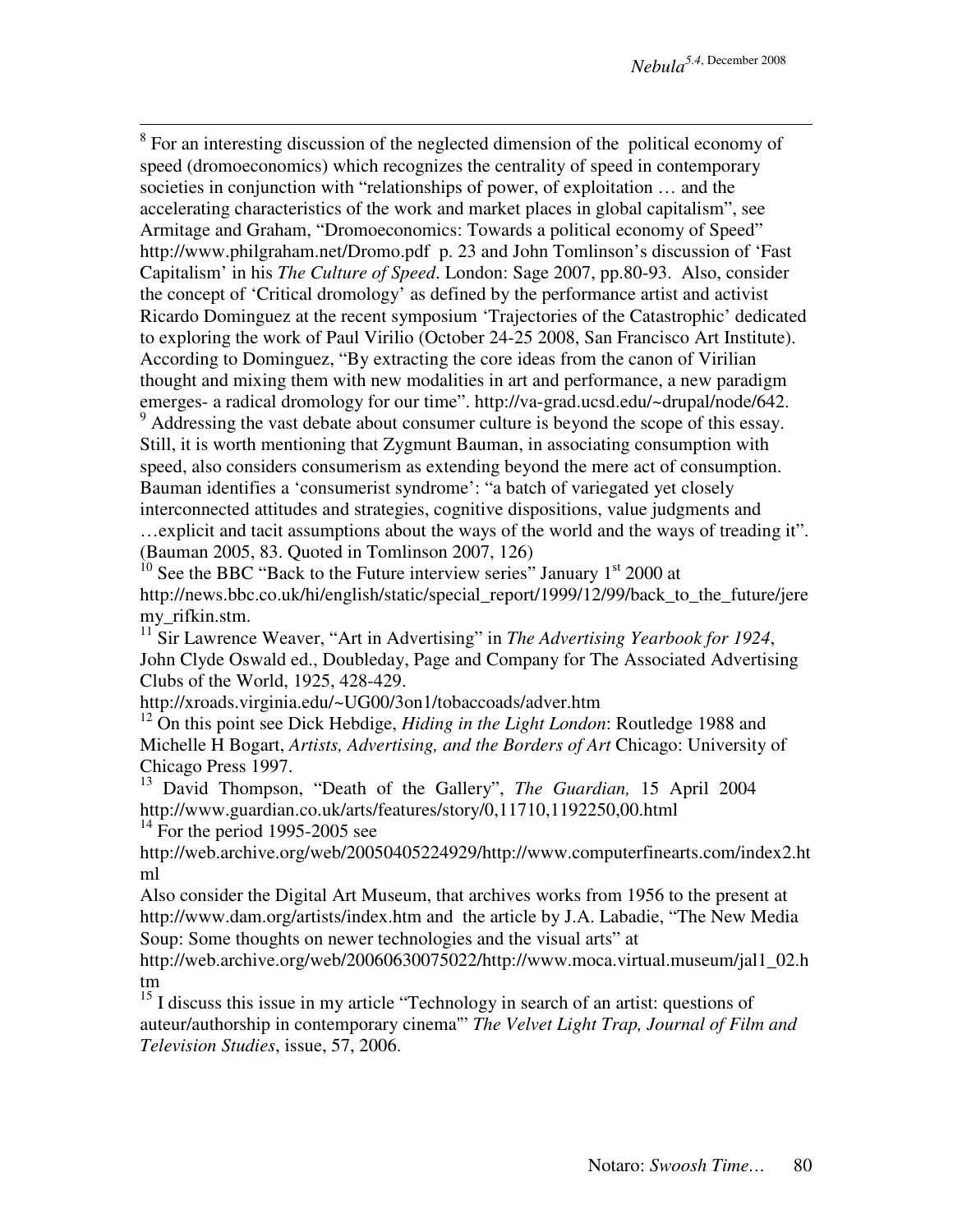<sup>16</sup> See, among others, Janis Mara, "Gawker Media, Nike Team for Blog Promotion" *ClickZ News*

4/6/04 http://www.clickz.com/news/article.php/3363541

 $\overline{a}$ 

Nat Ives, *"*Nike Tries a New Medium for Advertising: The Blog", *New York Times 7/6/04* 

http://www.nytimes.com/2004/06/07/business/media/07gawk.html?ex=1402027200&en= c11f337e8aa8cd5a&ei=5007&partner=USERLAND

Kris Oser, "Nike-Gawker Deal Tests 'Art of Speed' Online Feature. A Blog That May Not Be a Blog", http://www.flytip.com/blogs/advertising/archives/2004/06/index.shtml Eunice Park, "A New Brand of Blog" 14/6/04

http://www.imediaconnection.com/content/3634.asp

Tessa Wegert, "Ads on Blogs, Blogs as Ads, Part 1", *ClickZ*, 24/6/04

http://www.clickz.com/experts/media/media\_buy/article.php/3372431

Nat Ives, "Madison Avenue Ponders the Potential of Web Logs", *New York Times*, 27/10/04

http://www.nytimes.com/2004/10/27/business/media/27adco.html?ex=1256616000&en= c18f183b6aeecc1a&ei=5090&partner=rssuserland

Lauren Gard, "The Business Of Blogging" *Business Week online,* 13/12/04 http://www.businessweek.com/magazine/content/04\_50/b3912115\_mz016.htm

 $17$  Of note is the difference, according to some, between Viral marketing and guerrilla marketing, "Guerrilla marketing ambushes the viewer and grabs their attention when they least expect it. Viral marketing is advertising that you voluntarily pass around because it's cool, not necessarily because you want to help build publicity" .

http://weburbanist.com/2008/06/12/guerrilla-marketing-versus-viral-marketing/. On the more general issue of the commercialization, or marketisation, of the media sector over the past ten years see Els De Bens ed. *Media Between Culture and Commerce*. Bristol: Intellect Books 2007.

<sup>18</sup> See Rob Walker, "Blogging for Milk", *Slate*, 14/4/03 http://slate.msn.com/id/2081419 <sup>19</sup> Although one might argue that, in some instances, by promoting the Self, blogs are similar to any other commercial enterprise.

 $^{20}$  See the BMW sponsored short films produced for the Internet and now archived at http://web.archive.org/web/20050209074032/www.bmwfilms.com/clap.asp?template=int ernational&country=&film=. See also the Audi viral marketing campaign, inclusive of a cool virtual reality game, archived at

http://web.archive.org/web/20050828095934/http://www.jalopnik.com/cars/adspromotio ns/is-missing-audi-a3-a-marketing-ploy-038028.php and the Levi's sponsored Digital Arts Award at http://www.levis.com/. Following in the footsteps of the already mentioned Dr Pepper/7Up ill-fated blog venture, Levi's also appeared to be looking for bloggers to cast into a new ad spot titled "A Style for Every Story"

http://www.gawker.com/news/media/advertising/bad-idea-jeans-bloggers-as-models-032594.php. In an arrangement believed to be a first for the book industry, it is worth mentioning Fay Weldon's Bulgari-themed book *The Bulgari Connection*, London: Flamingo, 2000.

 $^{21}$  Now archived at

http://web.archive.org/web/20040610073307/http://www.gawker.com/artofspeed/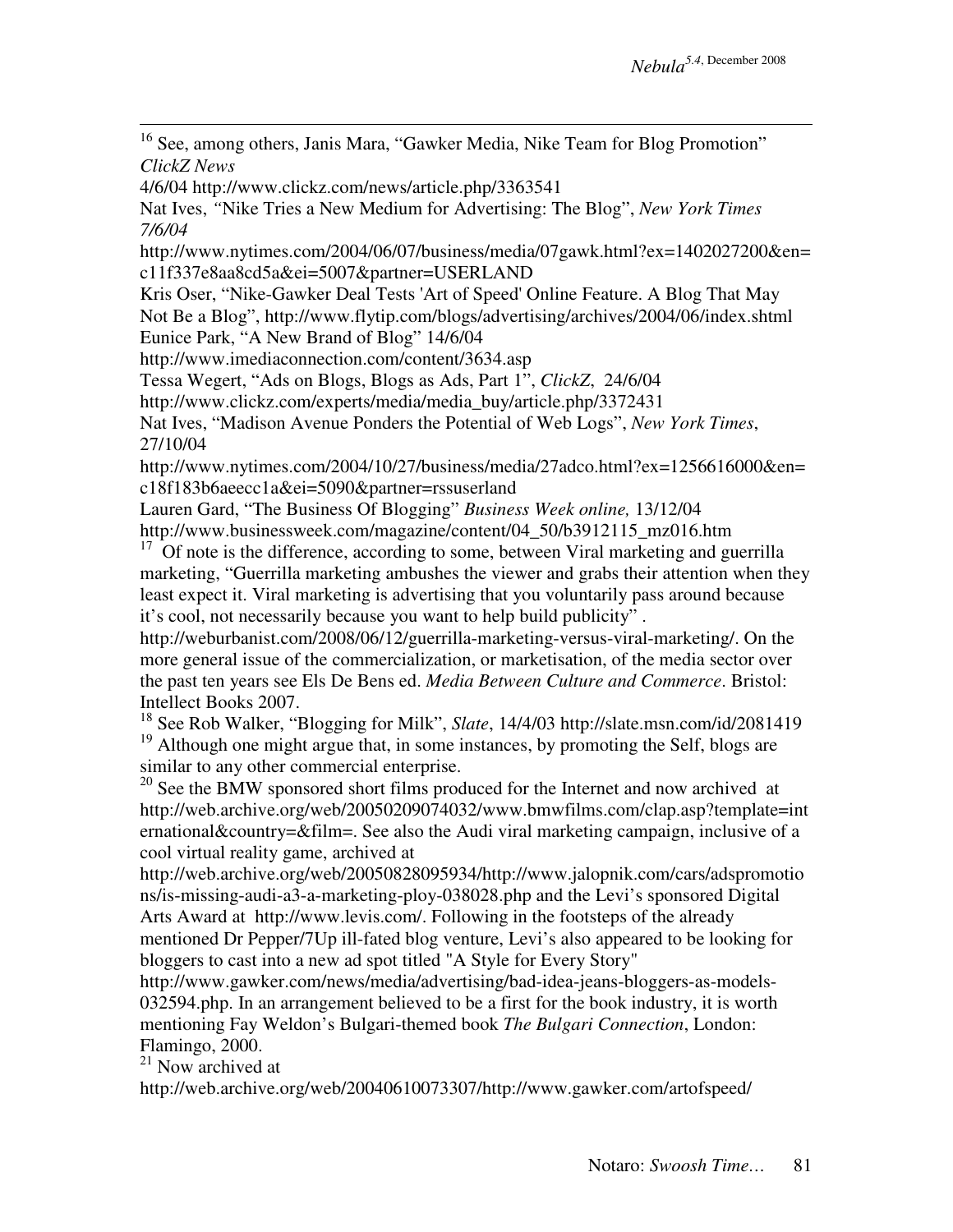$22$  The mayfly is an aquatic insect that belongs to the order of Ephemeroptera (from the Greek *ephemeros* = "short-lived", *pteron* = "wing", referring to the short life span of adults). From http://en.wikipedia.org/wiki/Mayflies

<sup>23</sup> The relevant web page is no longer available, however it is interesting to note that as far the Design element is concerned, "The actual shoe and packaging is decorated with a collage of video stills taken from the Art of Speed clips. One of the more apparent bits on the shoes can be identified as Saiman Chow and Han Lee's Oggo creatures." http://www.beinghunted.com/v40/features/2004/mayfly/

 $^{24}$  It is worth remembering that 'Just do it' is one of Nike's most successful slogans, one of the reasons being that: "Nike provides a language of self-empowerment – no matter who you are, no matter what your physical, economic or social limitations". Goldman & Papson, *Nike Culture*, 1998, 19. More on Chow's 'Oggo' project and his Nike commission experience at

http://www.onedotzero.com/artofspeed/saiman\_chow\_interview.html#

 $\overline{a}$ 

<sup>25</sup> There is an interesting comparison to be drawn here with the role that advertising plays in the entertainment industry (film, television and, increasingly, video games) where plots and characters are often built around the products within them. As the media critic Marc Crispin Miller puts it: "This is no way to have a functioning culture in a democratic society. It's a way that turns all the content of all the culture industries into [a] mere continuation of advertising". "The Persuaders", interview with Marc Crispin Miller, *Frontline*, 9/11/04

http://www.pbs.org/wgbh/pages/frontline/shows/persuaders/interviews/miller.html. See also his Advertising: End of Story" in Marc Crispin Miller (ed.), *Seeing Through Movies*, New York: Pantheon, 1990.

 $26$  What we risk is a form of cultural totalitarianism. The current situation is assessed by Crispin Miller as follows: "So we're moving away from advertising per se towards a more fundamental kind of pitch, which is what propaganda, generally speaking, always wants to do anyway. Advertising is just a commercial form of propaganda. What propaganda has always wanted to do is not simply to suffuse the atmosphere, but to become the atmosphere. It wants to become the air we breathe. It wants us not to be able to find a way outside of the world that it creates for us". "The Persuaders", interview with Marc Crispin Miller, *Frontline*, 9/11/04

http://www.pbs.org/wgbh/pages/frontline/shows/persuaders/interviews/miller.html  $27$  The question is, as the anonymous reviewer of this piece acutely observed, whether or not commodity, by absorbing all critique, makes any subversion impossible.

Unfortunately, I have no solution to offer on this point, but to assess each case on its own merit.

 $28$  A profile of David Noonan with reproductions of the video works mentioned in this article is available at the Roslyn Oxley9 Gallery at

http://www.roslynoxley9.com.au/artists/29/David\_Noonan/185/

 $^{29}$  For a picture of Boccioni's Unique Forms of Continuity in Space see http://commons.wikimedia.org/wiki/Image:'Unique\_Forms\_of\_Continuity\_in\_Space',\_19 13\_bronze\_by\_Umberto\_Boccioni.jpg. For a picture of the Nike of Samothrace see http://www.theoi.com/image/S29.2Nike.jpg